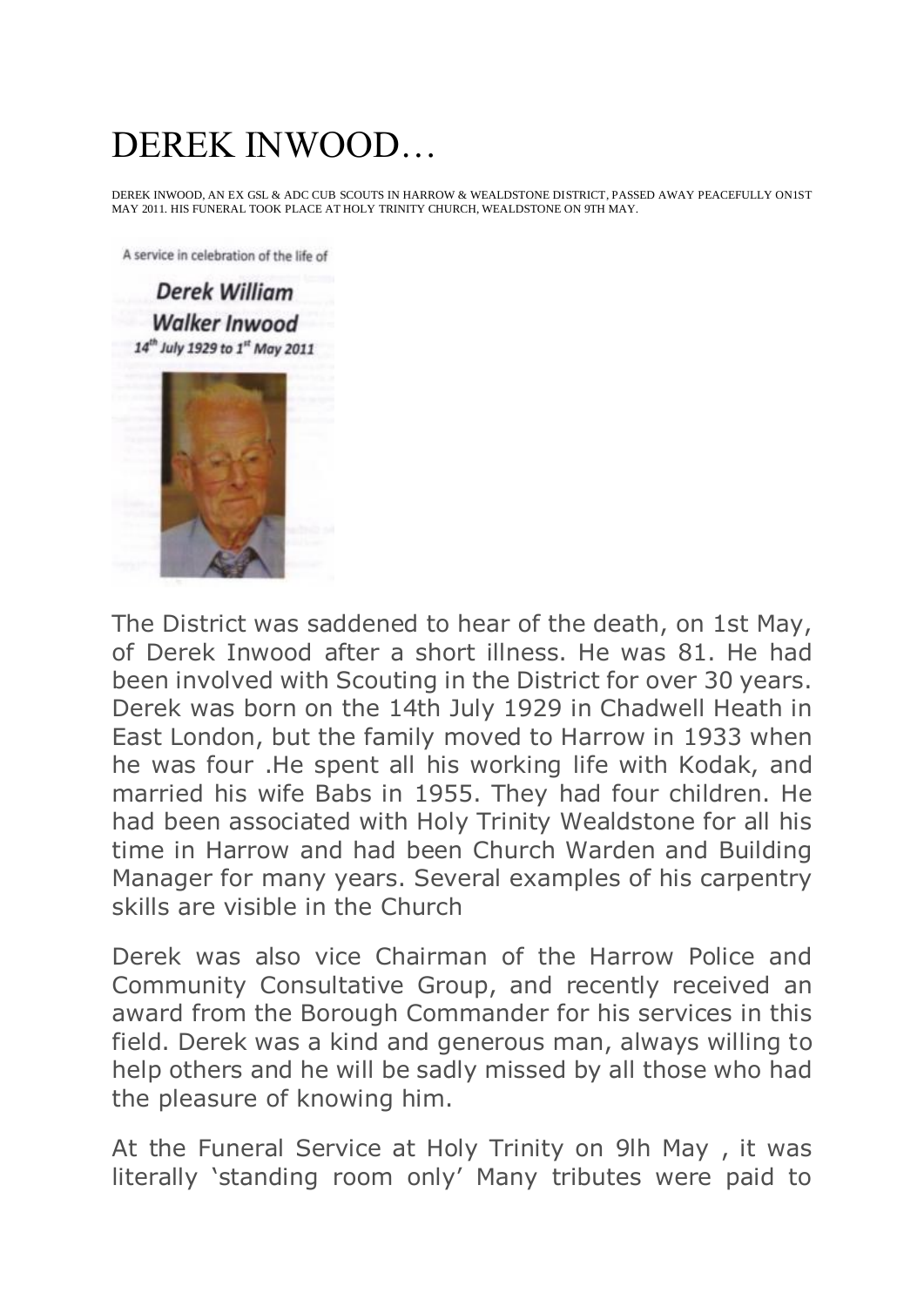Derek, but the one which covered his time in Scouting was given by Ted Peck, former District Commissioner. This is what Ted had to say: "Derek and I became close friends during the heady days of 1963 when Anglican – Methodist church unity seemed a real possibility. Derek had become Cub leader of the 10th Harrow, at Holy Trinity at about the same time as I became the Group Scout leader at the Methodist Church Group. Difficulties in finding leaders led to the two Groups working closely together. As we shared activities and resources we grew together, this led ultimately to one united Scout Group Sponsored by and meeting at both Churches;, a very rare, maybe even unique, alliance. By 1980 the Group had grown to 130 members; the possibility of a united church had, by contrast, faded into obscurity.

Derek became the Assistant District Commissioner for Cub Scouts for Harrow and Wealdstone District in 1984, a post he was to hold for 10 years and once more he and I were working closely together. He was awarded the Silver Acorn in 1994; a well-deserved recognition of his especially distinguished services to the movement and a tribute to the support of his wife Babs.

Reaching the magic age of 65, being retired from Scouting as a Leader, and his day job as a carpenter at Kodak he might have been tempted to hang up his woggle. But a new life began as he applied himself with his usual zeal, into helping with the maintenance at several campsites using his extensive skills. Building display cases at Chalfont Heights and major refurbishment of the sleeping accommodation and the shop at Lees Wood campsite are but two examples. But I still marvel as he, more or less single-handed, hacked his way through a mile of rough potholed woodland rebuilding the boundary fence at that site: an immense feat of enjoyed determination. Many friends from all walks of life including police Chief Superintendent Dal Babu our Borough